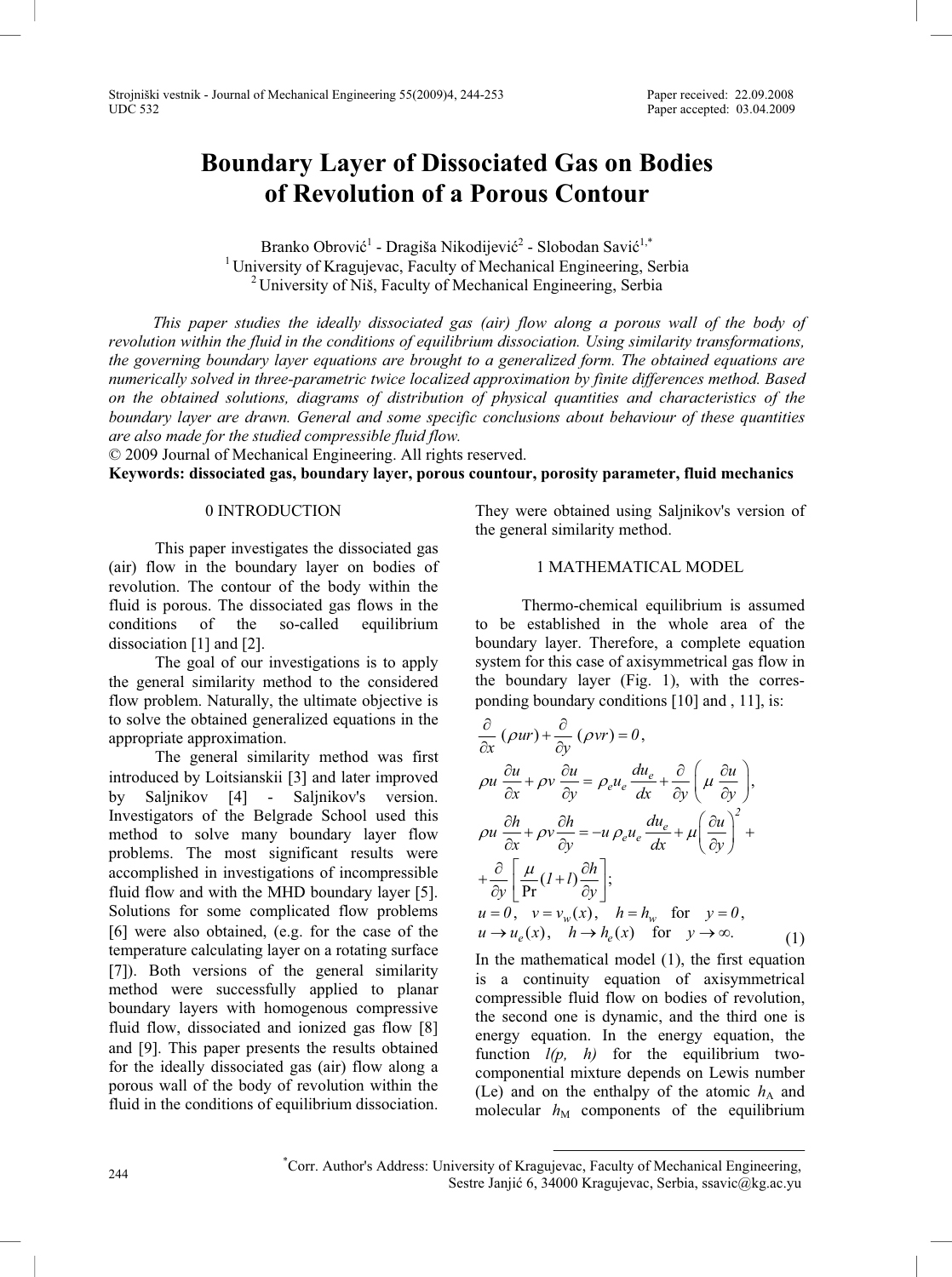dissociated gas (air). This function is determined with the expression  $[12]$ 

$$
l(p, h) = (\text{Le}-1)(h_A - h_M) \left(\frac{\partial C_A}{\partial h}\right)_p, \tag{2}
$$

in which  $C_A = \alpha$  stands for the concentration of the atomic component of the ideally dissociated gas.



Fig. 1. *Gas flow around a body of revolution*

In the equation system and the boundary conditions, the usual notation is used. Thus,  $u(x, y)$  denotes the longitudinal projection of the velocity in the boundary layer,  $v(x, y)$  transversal projection,  $\rho$  - density of the ideally dissociated gas,  $\mu$  - dynamic viscosity,  $h$  enthalpy. Here, *x* and *y* are longitudinal and transversal coordinates, respectively. Prandtl and Lewis numbers are defined with the expressions:  $Pr = \mu c_p / \lambda$ , Le =  $\rho c_p / \lambda$  in which  $\lambda$  - stands for the thermal conductivity coefficient,  $c_p$  - specific heat of the dissociated gas at constant pressure and *D* - atomic component diffusion coefficient. The radius of the cross-section of the body of revolution, which is normal to axis of revolution, is denoted with  $r(x)$  The contour of the body, which figures in the continuity equation is given by the function  $r(x)$ . The subscript " $e$ " denotes the physical quantities at the outer edge of the boundary layer, and the subscript " $w$ " stands for the quantities at the wall of the body within the fluid. Here,  $v_w(x)$  denotes the given velocity of the gas that flows through the solid porous wall  $(v_w >$ 0 or  $v_w > 0$ ).

Everywhere, the thickness of the boundary layer  $\delta(x)$  is assumed to be significantly less than the radius of the body of revolution  $(\delta(x) \ll r(x))$ . Therefore, this thickness can be neglected compared to  $r(x)$  However, this assumption cannot be applied to long thin bodies [13].

Unlike other methods  $[14]$ , the application of the general similarity method involves the usage of the momentum equation and the corresponding sets of similarity parameters. In order to obtain the momentum equation we start from the boundary layer continuity and dynamic equations.

The planar, steady flow of the equilibrium dissociated gas in the boundary layer is determined with the equations system  $[12]$  which differs from the system (1) only by the continuity equation. Therefore, for both flow types, the continuity equation can be written in a general form as

$$
\frac{\partial}{\partial x} \left( \rho u r^{j} \right) + \frac{\partial}{\partial y} \left( \rho v r^{j} \right) = 0,
$$

where  $j = 0$  for the planar, and  $j = 1$  for axisymmetrical flow.

It has been shown  $[15]$  that a more suitable general form of the continuity equation should be used.

$$
\frac{\partial}{\partial x} \left[ \rho u \left( \frac{r}{L} \right)^j \right] + \frac{\partial}{\partial y} \left[ \rho v \left( \frac{r}{L} \right)^j \right] = 0. \tag{3}
$$

The equation for axisymmetrical flow  $(i = 1)$  and  $L =$  const. reduces to the first equation of the system (1). In the same equation, *L* is a characteristic constant length, and for the numerical calculation  $L = 1$  [16].

## 2 TRANSFORMATION OF THE GOVERNING BOUNDARY LAYER EQUATIONS

As in already solved flow problems by means of the general similarity method, we introduce variables:

$$
s(x) = \frac{1}{\rho_0 \mu_0} \int_0^x \rho_w \mu_w \left(\frac{r}{L}\right)^{2j} dx,
$$
  

$$
z(x, y) = \frac{1}{\rho_0} \left(\frac{r}{L}\right)^{j} \int_0^y \rho dy.
$$
 (4)

In the transformations (4) for the new longitudinal *s(x)* and transversal *z(x, y)* variables, the values  $\rho_0$  and  $\mu_0 = \rho_0 v_0$  denote the known values of the density and dynamic viscosity at a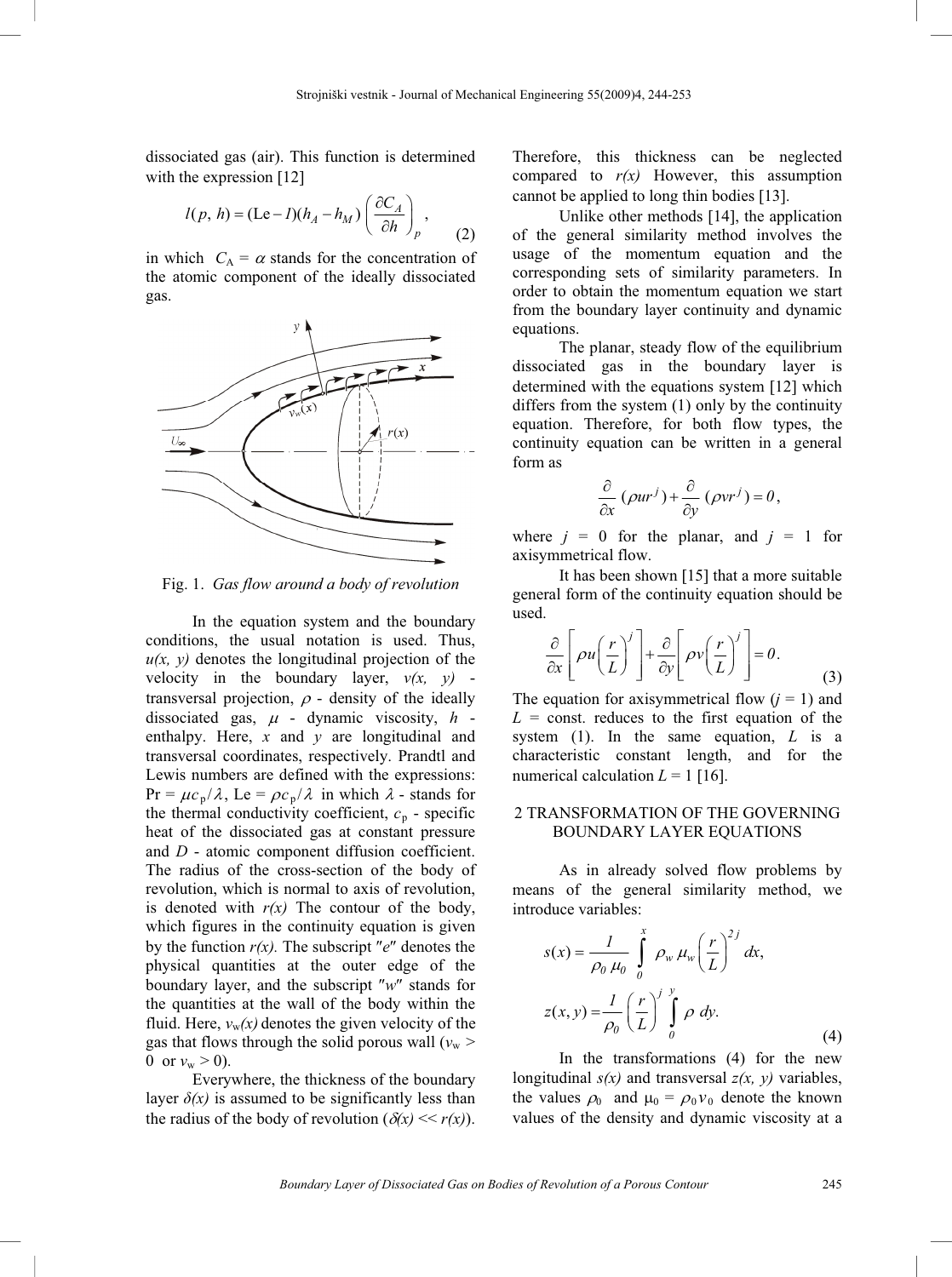certain point of the boundary layer  $(v_0)$  is kinematic viscosity). Here,  $\rho_w$  and  $\mu_w$  are given values of these quantities at the inner edge of the boundary layer.

These transformations were also used in the papers  $\lceil 12 \rceil$  for  $j = 0$  and  $\lceil 16 \rceil$  for  $j = 1$ , but for the case of a non-porous contour of the body of revolution within the fluid. It should be noted that the transformations (4), due to factors  $(r/L)^2$  and  $r/L$  ( $j = 1$ ), contain Mangler-Stepanov transformations [11].

When the continuity equation (3) is multiplied with the velocity  $u_e(x)$  at the outer edge of the boundary layer, and when the dynamic equation of the system (1) is multiplied with $(r/L)^j$ , by the usual procedure [15] we obtain the momentum equation from these equations. Namely, by integration transversally to the boundary layer (from  $y = 0$  to  $y \rightarrow \infty$ ) and the change of the variables, the momentum equation is obtained:

$$
\frac{dZ^{**}}{ds} = \frac{F_{ot}}{u_e}.\tag{5}
$$

While deriving the momentum equation, we defined the conditional displacement thickness  $\Delta^*(s)$ , conditional momentum loss thickness  $\Delta^{**}(s)$  and nondimensional friction function  $\zeta(s)$ :

$$
\Delta^*(s) = \int_0^\infty \left(\frac{\rho_e}{\rho} - \frac{u}{u_e}\right) dz,
$$
  

$$
\Delta^{**}(s) = \int_0^\infty \frac{u}{u_e} \left(1 - \frac{u}{u_e}\right) dz,
$$
  

$$
\zeta(s) = \left[\frac{\partial(u/u_e)}{\partial(z/\Delta^{**})}\right]_{z=0}.
$$
 (6)

The parameter of the form *f* is also defined:

$$
f(s) = u'_e Z^{**} = f_I(s); \quad Z^{**} = \frac{\Delta^{**2}}{v_0},
$$

$$
(u'_e = du_e / ds).
$$
 (7)

The characteristic boundary layer function  $F_{\text{ot}}$  in the momentum equation (5) is determined with the expression

$$
F_{ot} = 2\left[\zeta - (2+H)f\right] + \frac{2}{(r/L)^j} \frac{v_w \Delta^{**}}{v_0} \frac{\mu_0}{\mu_w},
$$

$$
H = \frac{\Delta^*}{\Delta^{**}},
$$
(8)

where the subscript *ot* denotes the body of revolution.

For the case of a non-porous wall of the body within the fluid (for which  $v_w = 0$ ) the expression for the characteristic function  $F_{\text{ot}}$ comes down to the expression for the function *F*  $(F<sub>ot</sub> = F)$  of the planar dissociated gas flow [12]. In this case, the expression for this function is formally the same as the one for incompressible fluid flow [3]. For  $j = 0$  this function is completely the same as the function  $F_{dp}$  for the planar dissociated gas flow [17].

Based on the relations  $(8)$  for  $F_{\text{ot}}$ , the porosity parameter  $\Lambda(s)$  can be defined as:

$$
A(s) = -\frac{1}{(r/L)^j} \frac{\mu_0}{\mu_w} v_w \frac{\Delta^{**}}{v_0} =
$$
  
=  $-V_w \frac{\Delta^{**}}{v_0} = A_I(s),$   

$$
V_w = \frac{1}{(r/L)^j} \frac{\mu_0}{\mu_w} v_w \quad (j = I),
$$
 (9)

where  $V_w(s)$  represents the conditional fluid injection velocity. Therefore, the function  $F_{\text{ot}}$  of the boundary layer can be written in the form of

$$
F_{ot} = 2\left[\zeta - (2+H)f\right] - 2\Lambda\tag{10}
$$

and as such it will be used hereafter. It should be noted that because of the relationship between the quantities  $Z^{**}$ ,  $\Delta^{**}$  and *f* the momentum equation  $(5)$  can be written in two other forms [17].

In order to solve the governing equation system, we introduce a stream function  $\psi(s, z)$ :

$$
u = \frac{\partial \psi}{\partial z},
$$
  
\n
$$
\tilde{v} = \frac{1}{(r/L)^{2j}} \frac{\rho_0 \mu_0}{\rho_w \mu_w} \left[ u \frac{\partial z}{\partial x} + \left( \frac{r}{L} \right)^j v \frac{\rho}{\rho_0} \right] =
$$
  
\n
$$
= -\frac{\partial \psi}{\partial s} \qquad (j = I)
$$
\n(11)

in accordance with the relations that result from the continuity equation (3). For  $j = 0$  these relations come down to the expressions used in the paper  $[12]$ .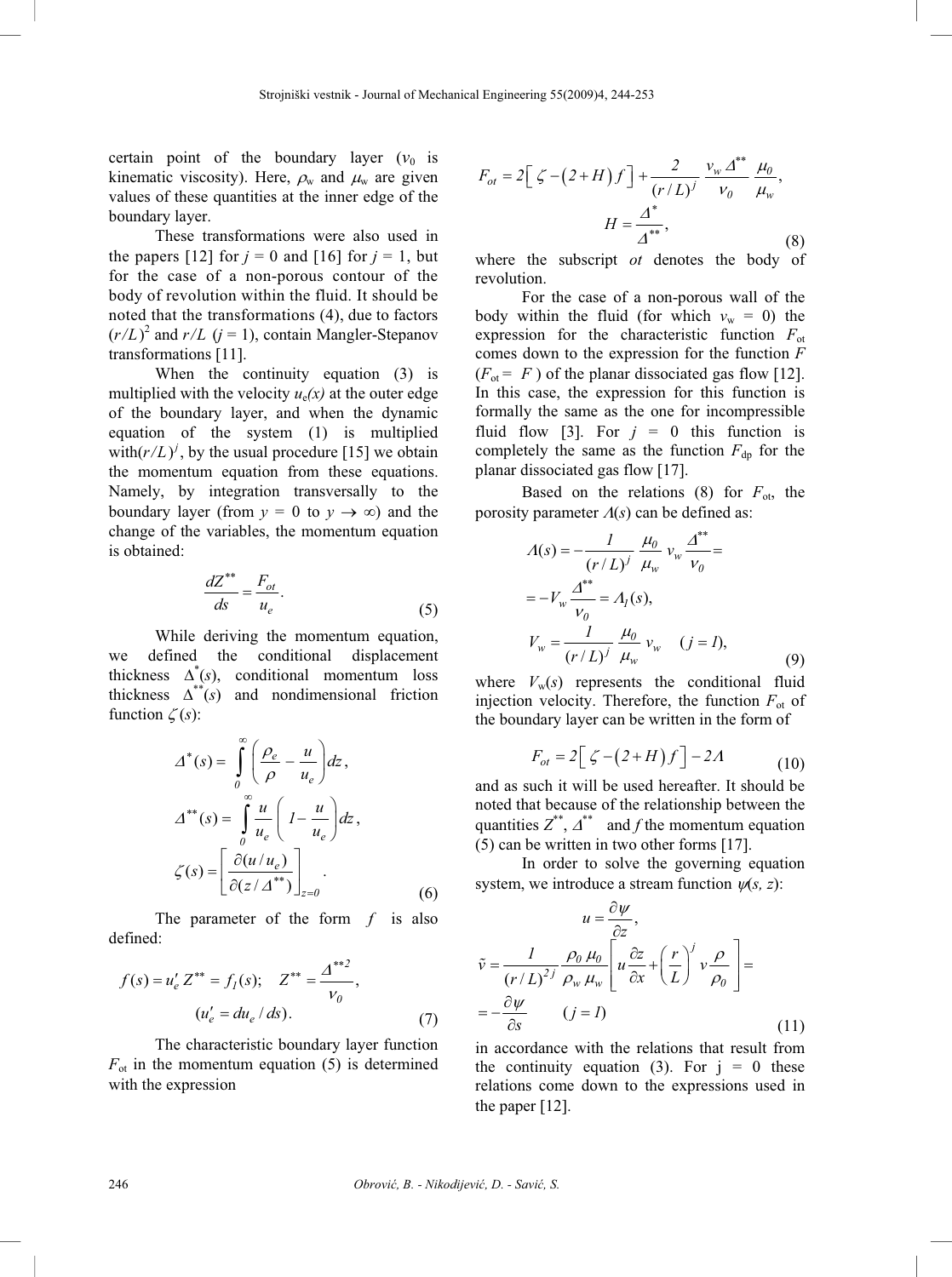Applying transformations (4) and the stream function (11), the governing system takes the following form:

$$
\frac{\partial \psi}{\partial z} \frac{\partial^2 \psi}{\partial s \partial z} - \frac{\partial \psi}{\partial s} \frac{\partial^2 \psi}{\partial z^2} = \frac{\rho_e}{\rho} u_e \frac{du_e}{ds} + v_0 \frac{\partial}{\partial z} \left( Q \frac{\partial^2 \psi}{\partial z^2} \right),
$$

$$
\frac{\partial \psi}{\partial z} \frac{\partial h}{\partial s} - \frac{\partial \psi}{\partial s} \frac{\partial h}{\partial z} = -\frac{\rho_e}{\rho} u_e \frac{du_e}{ds} \frac{\partial \psi}{\partial z} ++ \nu_0 Q \left( \frac{\partial^2 \psi}{\partial z^2} \right)^2 + \nu_0 \frac{\partial}{\partial z} \left[ \frac{Q}{\text{Pr}} (I+l) \frac{\partial h}{\partial z} \right];
$$

$$
\frac{\partial \psi}{\partial z} = 0, \quad \frac{\partial \psi}{\partial s} = -\frac{1}{(r/L)^j} \frac{\mu_0}{\mu_w} v_w =
$$
  
=  $-\tilde{v}_w = -V_w$ ,  $h = h_w$  for  $z = 0$ ,  
 $\partial \psi$ 

$$
\frac{\partial \varphi}{\partial z} \to u_e(s), \quad h \to h_e(s) \quad \text{for} \quad z \to \infty. \tag{12}
$$

In the equation system (12), the nondimensional function *Q* is determined with the expression:

$$
Q = \frac{\rho \mu}{\rho_w \mu_w};
$$
  
\n
$$
Q = I \quad \text{for} \quad z = 0,
$$
  
\n
$$
Q = \frac{\rho_e \mu_e}{\rho_w \mu_w} = Q(s) \quad \text{for} \quad z \to \infty.
$$
\n(13)

For further application of the general similarity method, the stream function  $\psi(s, z)$ should be divided into two parts:

$$
\psi(s, z) = \psi_w(s) + \overline{\psi}(s, z), \quad \overline{\psi}(s, 0) = 0.
$$
 (14)

Here,  $\psi_w (s) = \psi(s,0)$  denotes the stream function along the wall of the body within the fluid ( $z=0$ ), and  $\overline{\psi}(s, z)$  is now a new stream function.

Applying the relations (14), the equation system (12) is easily transformed into:

$$
\frac{\partial \overline{\psi}}{\partial z} \frac{\partial^2 \overline{\psi}}{\partial s \partial z} - \frac{\partial \overline{\psi}}{\partial s} \frac{\partial^2 \overline{\psi}}{\partial z^2} - \frac{d \psi_w}{ds} \frac{\partial^2 \overline{\psi}}{\partial z^2} = \n= \frac{\rho_e}{\rho} u_e \frac{du_e}{ds} + v_\theta \frac{\partial}{\partial z} \left( Q \frac{\partial^2 \overline{\psi}}{\partial z^2} \right),
$$

$$
\frac{\partial \overline{\psi}}{\partial z} \frac{\partial h}{\partial s} - \frac{\partial \overline{\psi}}{\partial s} \frac{\partial h}{\partial z} - \frac{d\psi_w}{ds} \frac{\partial h}{\partial z} =
$$
\n
$$
= -\frac{\rho_e}{\rho} u_e \frac{du_e}{ds} \frac{\partial \overline{\psi}}{\partial z} + v_0 Q \left( \frac{\partial^2 \overline{\psi}}{\partial z^2} \right)^2 +
$$
\n
$$
+v_0 \frac{\partial}{\partial z} \left[ \frac{Q}{\text{Pr}} (1+l) \frac{\partial h}{\partial z} \right];
$$
\n
$$
\overline{\psi}(s, z) = 0, \frac{\partial \overline{\psi}}{\partial z} = 0, \quad h = h_w \text{ for } z = 0,
$$
\n
$$
\frac{\partial \overline{\psi}}{\partial z} \rightarrow u_e(s), \quad h \rightarrow h_e(s) \text{ for } z \rightarrow \infty.
$$

 $\partial z$  (15) Unlike the system (12), both equations of the system (15) contain a new term in which the derivative  $d\psi_{w}/ds$  appears. This derivative is determined with:

$$
\frac{d\psi_w}{ds} = \left(\frac{\partial \psi}{\partial s}\right)_{z=0} = -\frac{1}{(r/L)^j} \frac{\mu_0}{\mu_w} v_w = -V_w,
$$
\n
$$
(j = I). \tag{16}
$$

The expression (16) for the derivative  $d\psi_{\rm w}/ds$  for *j*=0 comes down to the corresponding expression for the planar dissociated gas flow  $[17]$ . In the case of a nonporous wall of the body within the fluid, this derivative equals zero. Then, the terms in the equations (15) equal zero. In this case, the obtained equation system is completely identical with the one obtained in the paper  $[12]$  for the planar flow along a nonporous wall.

## 3 GENERALIZED BOUNDARY LAYER EQUATIONS ON BODIES OF REVOLUTION

For the application of the general similarity method, we used the procedure already used for both, incompressible and compressible fluid in  $[4]$ . We introduced new changes of the variables:

$$
s = s, \quad \eta(s, z) = \frac{u_e^{b/2}}{S(s)} z,
$$

$$
S(s) = \left( av_0 \int_0^s u_e^{b-1} ds \right)^{1/2}, \quad a, b = const.;
$$
  

$$
\overline{\psi}(s, z) = u_e^{1-b/2} S(s) \Phi(s, \eta),
$$
  

$$
h(s, z) = h_1 \cdot \overline{h}(s, \eta); \quad h_1 = const.
$$
 (17)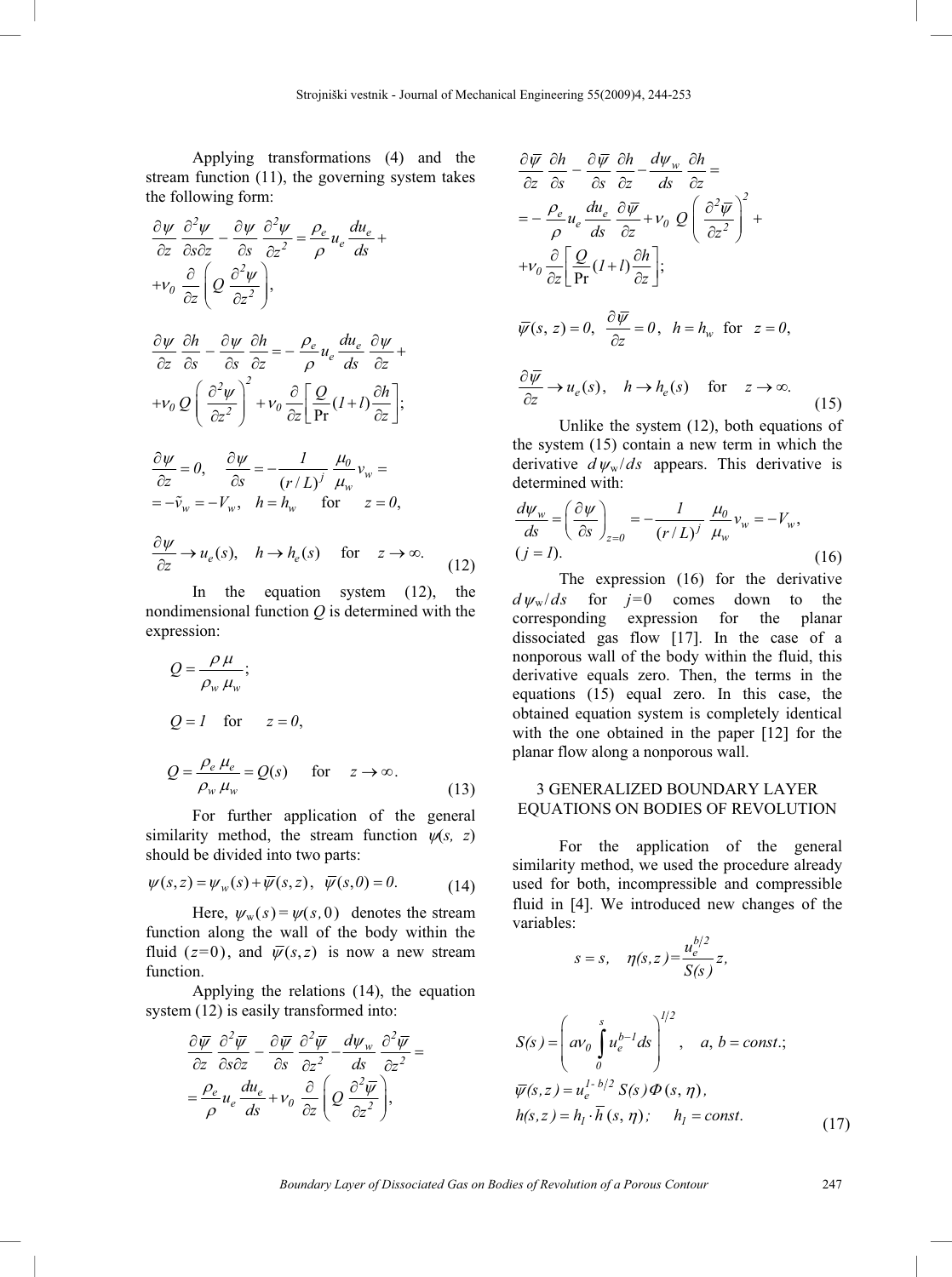Table 1. *List of variables* 

| <b>Starting</b><br>variables | $\boldsymbol{x}$ |             | $u_{\rho}(x)$ | u(x, y), v(x, y)                     | h(x, y)                                | $v=0$      | $\rightarrow \infty$   |
|------------------------------|------------------|-------------|---------------|--------------------------------------|----------------------------------------|------------|------------------------|
| New I                        | s(x)             | z(x, y)     | $u_e(s)$      | $\psi(s,z), \overline{\psi}(s,z)$    | h(s, z)                                | $z=0$      | $z \rightarrow \infty$ |
| New II                       | s(x)             | $\eta(s,z)$ | $u_{e}(s)$    | $\Phi(s,\eta)$                       | $h(s,\eta)$                            | $\eta = 0$ | $n \rightarrow \infty$ |
|                              |                  |             |               | $\Phi$ [η, $(f_k)$ , $(\Lambda_k)$ ] | $\overline{h}[\eta,(f_k),(\Lambda_k)]$ |            |                        |

In expression (17),  $\eta(s, z)$  is a newly introduces variable,  $\Phi(s, \eta)$  is a new stream function, while  $\overline{h}$  is a nondimensional enthalpy. Here,  $h_1$ denotes the enthalpy at the front stagnation point of the body within the fluid. Table 1 gives a list of the starting and the newly introduced variables.

Based on the variables (17), the important quantities and characteristics of the boundary layer (e.g. (6)) can be expressed in the form of:

$$
\frac{u}{u_e} = \frac{\partial \Phi}{\partial \eta}, \quad \Delta^{**}(s) = \frac{S(s)}{u_e^{b/2}} B(s),
$$
  

$$
\frac{\Delta^*}{\Delta^{**}} = H = \frac{A}{B}, \quad \zeta = B \left( \frac{\partial^2 \Phi}{\partial \eta^2} \right)_{\eta = 0},
$$
  

$$
A(s) = \int_0^\infty \left( \frac{\rho_e}{\rho} - \frac{\partial \Phi}{\partial \eta} \right) d\eta,
$$
  

$$
B(s) = \int_0^\infty \frac{\partial \Phi}{\partial \eta} \left( I - \frac{\partial \Phi}{\partial \eta} \right) d\eta.
$$
 (18)

The transversal variable and the stream function can also be written in a more suitable form as:

$$
\eta(s, z) = \frac{B(s)}{\Delta^{**}(s)} z,
$$
  

$$
\overline{\psi}(s, z) = \frac{u_e(s)\Delta^{**}(s)}{B(s)} \Phi(s, \eta).
$$
 (19)

After the calculation of the derivatives and after comprehensive transformations, the equation system (15) reduces to the form that is not generalized according to the general similarity method. Thus transformed dynamic and energy equations contain the factor  $u_e/u_e$  in their terms. Therefore, the solution of the system will depend on the concrete form of the law of the given velocity at the outer edge of the boundary layer  $u_{e}(s)$ .

In order to bring the equation system (15) to a generalized form, it is necessary to introduce the transformations (17) and (19) and the corresponding sets of parameters. For application of Saljnikov's version of the general similarity method, we introduce a new stream function  $\Phi$ and a new nondimensional enthalpy  $\overline{h}$ :

$$
\overline{\psi}(s,z) = \frac{u_e \Delta^{**}}{B} \cdot \Phi[\eta, \kappa, (f_k), (A_k)],
$$
  
 
$$
h(s,z) = h_l \cdot \overline{h} [\eta, \kappa, (f_k), (A_k)];
$$
 (20)

where  $\kappa$  is the local compressibility parameter  $[12]$ .

In the generalized similarity transformations (20), with the newly introduced functions  $\Phi$  and  $\overline{h}$ , the set of parameters of the form  $f_k(s)$  of Loitsianskii type [3] and the set of parameters  $\Lambda_k(s)$  of the porous wall [15] are defined as:

$$
f_0(s) = \kappa = u_e^2 / 2h_l, \quad f_k(s) = u_e^{k-l} u_e^{(k)} Z^{**^k},
$$
  
\n
$$
A_k(s) = -u_e^{k-l} \left( \frac{V_w}{\sqrt{V_0}} \right)^{(k-l)} Z^{**^{k-l/2}};
$$
  
\n
$$
h_e + u_e^2 / 2 = h_l, \quad \overline{h}_e = h_e / h_l,
$$
  
\n
$$
\overline{h}_e(s) = 1 - \kappa, \quad k = l, 2, 3, ...
$$
\n(21)

The introduced sets of parameters reflect the conditions of the outer flow, and in the transformations (20), they represent independent variables (instead of the variable s). Both sets of parameters (21) satisfy the corresponding recurrent simple differential equations:

$$
\frac{u_e}{u'_e} f \frac{d\kappa}{ds} = 2 \kappa f = 2 \kappa f_I = \theta_0,
$$
  

$$
\frac{u_e}{u'_e} f_I \frac{df_k}{ds} = [(k - I) f_I + kF_{ot}] f_k + f_{k+I} = \theta_k
$$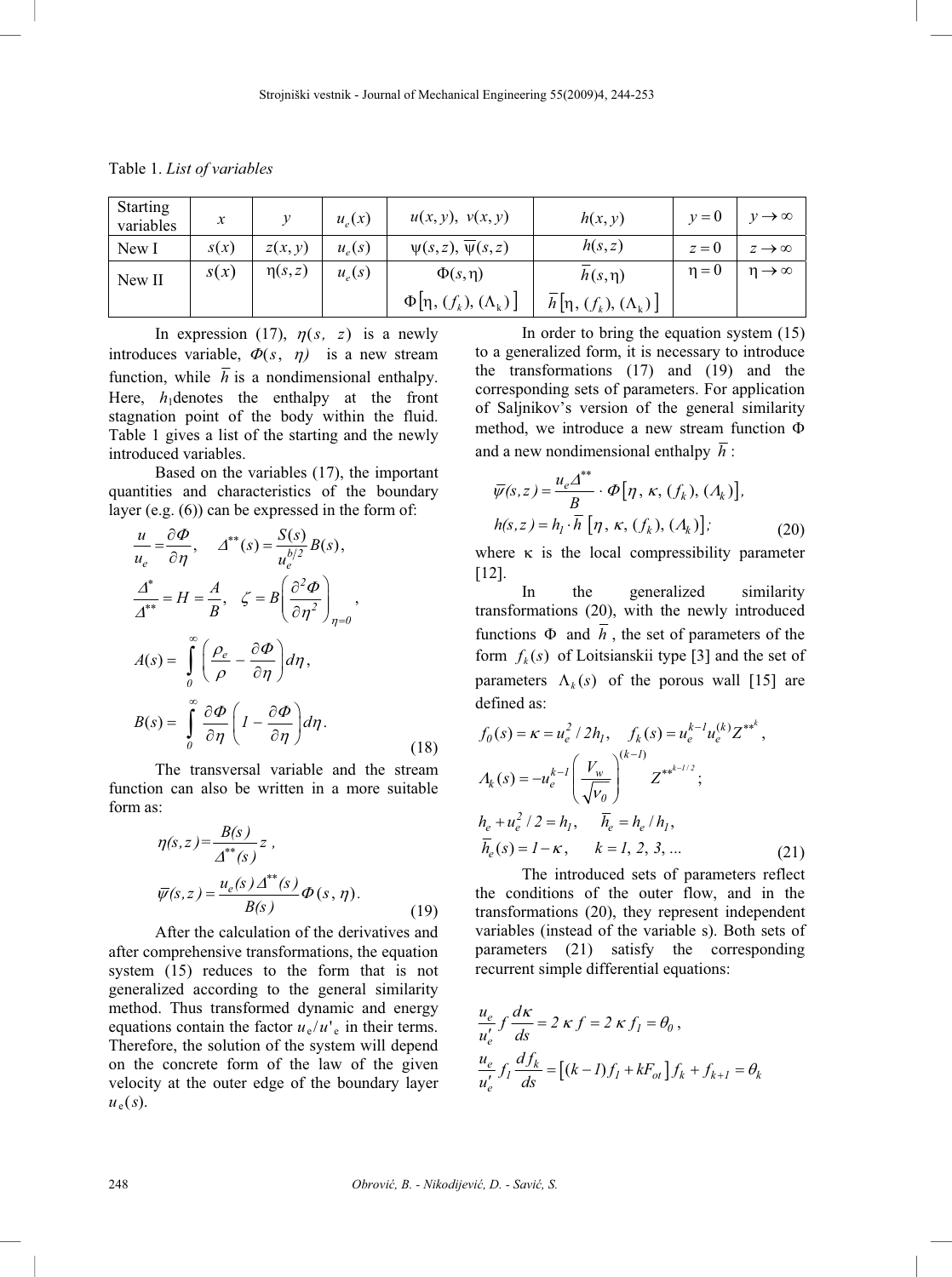$$
\frac{u_e}{u'_e} f_l \frac{dA_k}{ds} =
$$
\n
$$
= \left\{ (k-l) f_l + \left[ (2k-l)/2 \right] F_{ot} \right\} A_k +
$$
\n
$$
+ A_{k+l} = \chi_k .
$$
\n(22)

These equations are formally the same as the ones for the case of incompressible fluid flow  $[3]$ . Furthermore, from  $(21)$  for  $k=1$  it follows that  $f_1(s) = u' e^{2^{*t}}$  is the already known parameter of the form (7), while from the set of the porosity parameters for the first parameter we get the expression

$$
A_{I} = -\frac{V_{w}}{\sqrt{V_{0}}} Z^{**^{1/2}} = -\frac{V_{w}}{\sqrt{V_{0}}} \cdot \frac{\Delta^{**}}{\sqrt{V_{0}}} = -\frac{V_{w} \Delta^{**}}{V_{0}}
$$

which is the same as the previously defined parameter (9).

Applying (17) and (20), the equation system (15) is brought to a generalized equation system of the dissociated gas boundary layer:

$$
\frac{\partial}{\partial \eta} \left( Q \frac{\partial^2 \Phi}{\partial \eta^2} \right) + \frac{aB^2 + (2-b)f_1}{2B^2} \Phi \frac{\partial^2 \Phi}{\partial \eta^2} +
$$
\n
$$
+ \frac{f_1}{B^2} \left[ \frac{\rho_e}{\rho} - \left( \frac{\partial \Phi}{\partial \eta} \right)^2 \right] + \frac{A_1}{B} \frac{\partial^2 \Phi}{\partial \eta^2} =
$$
\n
$$
= \frac{1}{B^2} \left[ \sum_{k=0}^{\infty} \theta_k \left( \frac{\partial \Phi}{\partial \eta} \frac{\partial^2 \Phi}{\partial f_k \partial \eta} - \frac{\partial \Phi}{\partial f_k} \frac{\partial^2 \Phi}{\partial \eta^2} \right) +
$$
\n
$$
+ \sum_{k=1}^{\infty} \chi_k \left( \frac{\partial \Phi}{\partial \eta} \frac{\partial^2 \Phi}{\partial A_k \partial \eta} - \frac{\partial \Phi}{\partial A_k} \frac{\partial^2 \Phi}{\partial \eta^2} \right) \Bigg],
$$
\n
$$
\frac{\partial}{\partial \eta} \left[ \frac{Q}{\text{Pr}} (I + I) \frac{\partial \overline{h}}{\partial \eta} \right] + \frac{aB^2 + (2-b)f_1}{2B^2} \Phi \frac{\partial \overline{h}}{\partial \eta} -
$$
\n
$$
- \frac{\rho_e}{\rho} \frac{2\kappa f_1}{B^2} \frac{\partial \Phi}{\partial \eta} + 2\kappa Q \left( \frac{\partial^2 \Phi}{\partial \eta^2} \right)^2 + \frac{A_1}{B} \frac{\partial \overline{h}}{\partial \eta} =
$$
\n
$$
= \frac{I}{B^2} \left[ \sum_{k=0}^{\infty} \theta_k \left( \frac{\partial \Phi}{\partial \eta} \frac{\partial \overline{h}}{\partial f_k} - \frac{\partial \Phi}{\partial f_k} \frac{\partial \overline{h}}{\partial \eta} \right) +
$$
\n
$$
+ \sum_{k=1}^{\infty} \chi_k \left( \frac{\partial \Phi}{\partial \eta} \frac{\partial \overline{h}}{\partial A_k} - \frac{\partial \Phi}{\partial A_k} \frac{\partial \overline{h}}{\partial \eta} \right) \Bigg];
$$

$$
\Phi = 0, \ \frac{\partial \Phi}{\partial \eta} = 0, \ \overline{h} = \overline{h}_w = const. \text{ for } \eta = 0,
$$
  

$$
\frac{\partial \Phi}{\partial \eta} \to 1, \quad \overline{h} \to \overline{h}_e(s) = 1 - \kappa \quad \text{for } \eta \to \infty.
$$
 (23)

The system of generalized equations (23) has the same form as the system  $[17]$  for planar flow of dissociated gas along a porous contour. For  $j = 0$  these systems are completely identical because in that case the expressions for porosity parameters are also identical. For the case of a nonporous wall  $(v_w = 0 \implies V_w = 0, \Lambda_1 = 0)$ , the equations (23) formally come down to the corresponding equations obtained in the paper  $[12]$ .

The equation system (23) is solved in the so-called n-parametric approximation. In threeparametric twice localized approximation  $(f_0 = \kappa \neq 0, f_1 = f \neq 0, A_1 = A \neq 0, f_k = 0, A_k = 0$  for  $k \geq 2$  and  $\partial/\partial \kappa \approx 0$ ,  $\partial/\partial \Lambda_1 \approx 0$ ) this system has the following form:

$$
\frac{\partial}{\partial \eta} \left( Q \frac{\partial^2 \Phi}{\partial \eta^2} \right) + \frac{aB^2 + (2 - b)f_1}{2B^2} \Phi \frac{\partial^2 \Phi}{\partial \eta^2} +
$$
\n
$$
+ \frac{f_1}{B^2} \left[ \frac{\rho_e}{\rho} - \left( \frac{\partial \Phi}{\partial \eta} \right)^2 \right] + \frac{\Lambda_1}{B} \frac{\partial^2 \Phi}{\partial \eta^2} =
$$
\n
$$
= \frac{F_{of} f_1}{B^2} \left( \frac{\partial \Phi}{\partial \eta} \frac{\partial^2 \Phi}{\partial \eta \partial f_1} - \frac{\partial \Phi}{\partial f_1} \frac{\partial^2 \Phi}{\partial \eta^2} \right),
$$
\n
$$
\frac{\partial}{\partial \eta} \left[ \frac{Q}{\text{Pr}} (1 + l) \frac{\partial \overline{h}}{\partial \eta} \right] + \frac{aB^2 + (2 - b)f_1}{2B^2} \Phi \frac{\partial \overline{h}}{\partial \eta} -
$$
\n
$$
- \frac{2\kappa f_1}{B^2} \frac{\partial \Phi}{\partial \eta} \left[ \frac{\rho_e}{\rho} - \left( \frac{\partial \Phi}{\partial \eta} \right)^2 \right] + 2\kappa Q \left( \frac{\partial^2 \Phi}{\partial \eta^2} \right)^2 +
$$
\n
$$
+ \frac{\Lambda_1}{B} \frac{\partial \overline{h}}{\partial \eta} = \frac{F_{of} f_1}{B^2} \left( \frac{\partial \Phi}{\partial \eta} \frac{\partial \overline{h}}{\partial f_1} - \frac{\partial \Phi}{\partial f_1} \frac{\partial \overline{h}}{\partial \eta} \right);
$$
\n
$$
\Phi = 0, \frac{\partial \Phi}{\partial \eta} = 0, \quad \overline{h} = \overline{h_w} = const. \text{ for } \eta \to \infty.
$$
\n(24)

Note that in the energy equation of the system (23), the localization per the parameter  $\kappa$  is performed in relation to the total in relation to the total nondimensional enthalpy  $g = (h + u^2 / 2) / h$ <sub>1</sub>, when, according to  $[12]$ , we can consider that  $\partial g / \partial \kappa \approx 0$ . The relation between the nondimensional  $\overline{h}$  and the total enthalpy *g* is determined with the expression  $\overline{h} = g - \kappa (\partial \Phi / \partial \eta)^2$ .

The generalized equation system obtained here, represents a mathematical model of ideally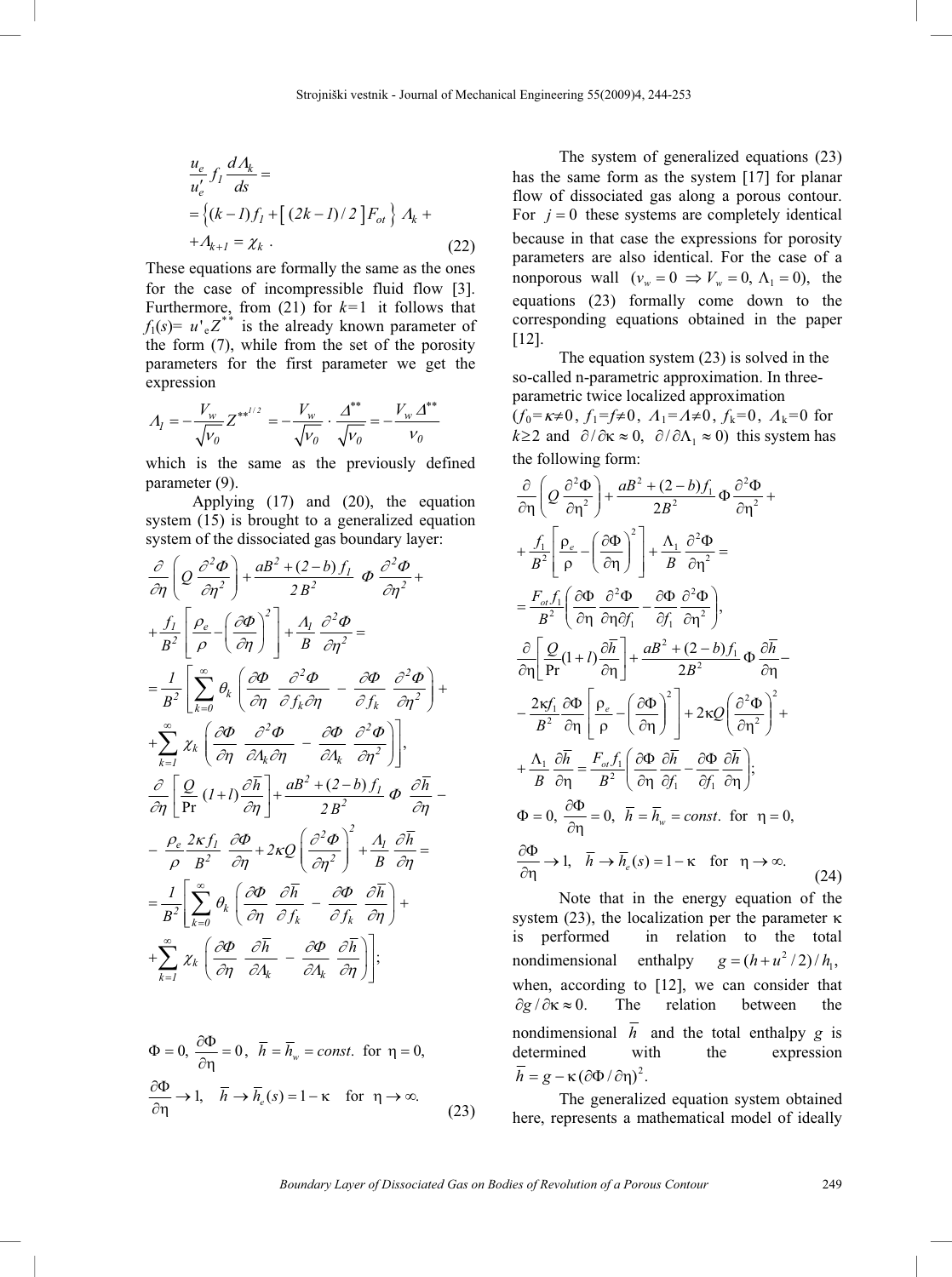dissociated gas (air) flow in the boundary layer along a body of revolution under the conditions of equilibrium dissociation. The terms that contain the porosity parameter  $\Lambda_1$  are characteristic for the porous wall of the body of revolution. The equation system (24) is of the same form as the corresponding system for the planar flow problems [17].

For a numerical solution of the obtained equation system, the order of the dynamic equation is decreased:

$$
\frac{u}{u_e} = \frac{\partial \Phi}{\partial \eta} = \varphi = \varphi(\eta, \kappa, f_1, \Lambda_1).
$$
 (25)

Then, based on the results stated in  $[12]$ , for the equilibrium dissociated air it is accepted that Le  $\approx$  1, and consequently *l* = 0. According to the same author, the function  $Q(13)$  and the density ratio  $\rho$  / $\rho$ , that figure in the equation system (24), can be expressed using the formulae:

$$
Q = Q(\overline{h}) = \left(\frac{\overline{h}_{w}}{\overline{h}}\right)^{1/3}, \qquad \frac{\rho_e}{\rho} \approx \frac{\overline{h}}{1 - \kappa}.
$$
 (26)

The formula for the function *Q* gives satisfactory results for a wide range of the pressure change. The formula for the density ratio that follows from the corresponding formulae stated in [12], gives a rather rough approximation.

Taking (25) and (26) into consideration, we come to a generalized equation system with four independent variables:  $\eta$ ,  $\kappa$ ,  $f_1$  and  $\Lambda_1$ :

$$
\frac{\partial}{\partial \eta} \left( Q \frac{\partial \varphi}{\partial \eta} \right) + \frac{aB^2 + (2 - b)f_1}{2B^2} \Phi \frac{\partial \varphi}{\partial \eta} +
$$
\n
$$
+ \frac{f_1}{B^2} \left[ \frac{\bar{h}}{1 - \kappa} - \varphi^2 \right] + \frac{\Lambda_1}{B} \frac{\partial \varphi}{\partial \eta} =
$$
\n
$$
= \frac{F_{oi} f_1}{B^2} \left( \varphi \frac{\partial \varphi}{\partial f_1} - \frac{\partial \Phi}{\partial f_1} \frac{\partial \varphi}{\partial \eta} \right),
$$
\n
$$
\frac{\partial}{\partial \eta} \left[ \frac{Q}{\text{Pr}} \frac{\partial \bar{h}}{\partial \eta} \right] + \frac{aB^2 + (2 - b)f_1}{2B^2} \Phi \frac{\partial \bar{h}}{\partial \eta} -
$$
\n
$$
- \frac{2\kappa f_1}{B^2} \phi \left[ \frac{\bar{h}}{1 - \kappa} - \varphi^2 \right] + 2\kappa Q \left( \frac{\partial \varphi}{\partial \eta} \right)^2 +
$$
\n
$$
+ \frac{\Lambda_1}{B} \frac{\partial \bar{h}}{\partial \eta} = \frac{F_{oi} f_1}{B^2} \left( \varphi \frac{\partial \bar{h}}{\partial f_1} - \frac{\partial \Phi}{\partial f_1} \frac{\partial \bar{h}}{\partial \eta} \right);
$$
\n
$$
\Phi = 0, \ \varphi = 0, \ \bar{h} = \bar{h}_w = const. \text{ for } \eta = 0,
$$
\n
$$
\varphi \rightarrow 1, \quad \bar{h} \rightarrow \bar{h}_e = 1 - \kappa \quad \text{for } \eta \rightarrow \infty.
$$
\n(27)

### 4 NUMERICAL SOLUTION

Numerical solution of the obtained system of partial differential equations (27) is performed by the passage method, i.e., by the finite difference method. Here, the whole area of the boundary layer is changed with the planar integration grid with spaces  $\Delta f_1$  and  $\Delta \eta$  [4]. Some derivatives in the equations (27) are changed with the corresponding finite differences of the functions at discrete points of the grid:  $(M, K), (M-1, K+1), (M, K+1), (M+1, K+1).$ The values of the functions  $\varphi$ ,  $\Phi$  and  $\overline{h}$  are calculated at discrete points of each calculating layer  $(K+1)$ . Because of the complexity of the considered flow problem, the number of discrete points from  $M = 1$  to  $M = N = 401$  has been determined for each layer calculating.

For the numerical solution of the generalized equation system (27), i.e., of the corresponding equivalent system, a program in FORTRAN programming language has been written. This program was used in our paper  $[17]$ , and is based on the one used in the paper [4]. The equations are solved for the following values of the parameters and coefficients:  $Pr = 0.712$ ;  $a =$ 0.4408,  $b = 5.714$  [4]. For the characteristic functions  $B$  and  $F_{\text{ot}}$  at a zero iteration, the following values are accepted:  $B_{K+1}^0 = 0.449$  and  $F_{ot,K+1}^0 = 0.4411$ . They were also used in the investigations [4].

#### 5 THE OBTAINED RESULTS

Numerical solutions of the generalized equations (27) are first obtained for each crosssection of the boundary layer in the form of tables. Then, based on the tables, diagrams of the nondimensional velocity, nondimensional enthalpy and characteristic quantities of the boundary layer are drawn. Again, note that due to transformations (4), the obtained generalized equations (27) are formally the same as the ones obtained in [17].

This paper gives only some of the most important diagrams obtained in the course of our investigations. Figure 2 is the diagram of the nondimensional velocity  $u/u<sub>e</sub>$  for three crosssections of the boundary layer. Figure 3 shows

 $\ddot{+}$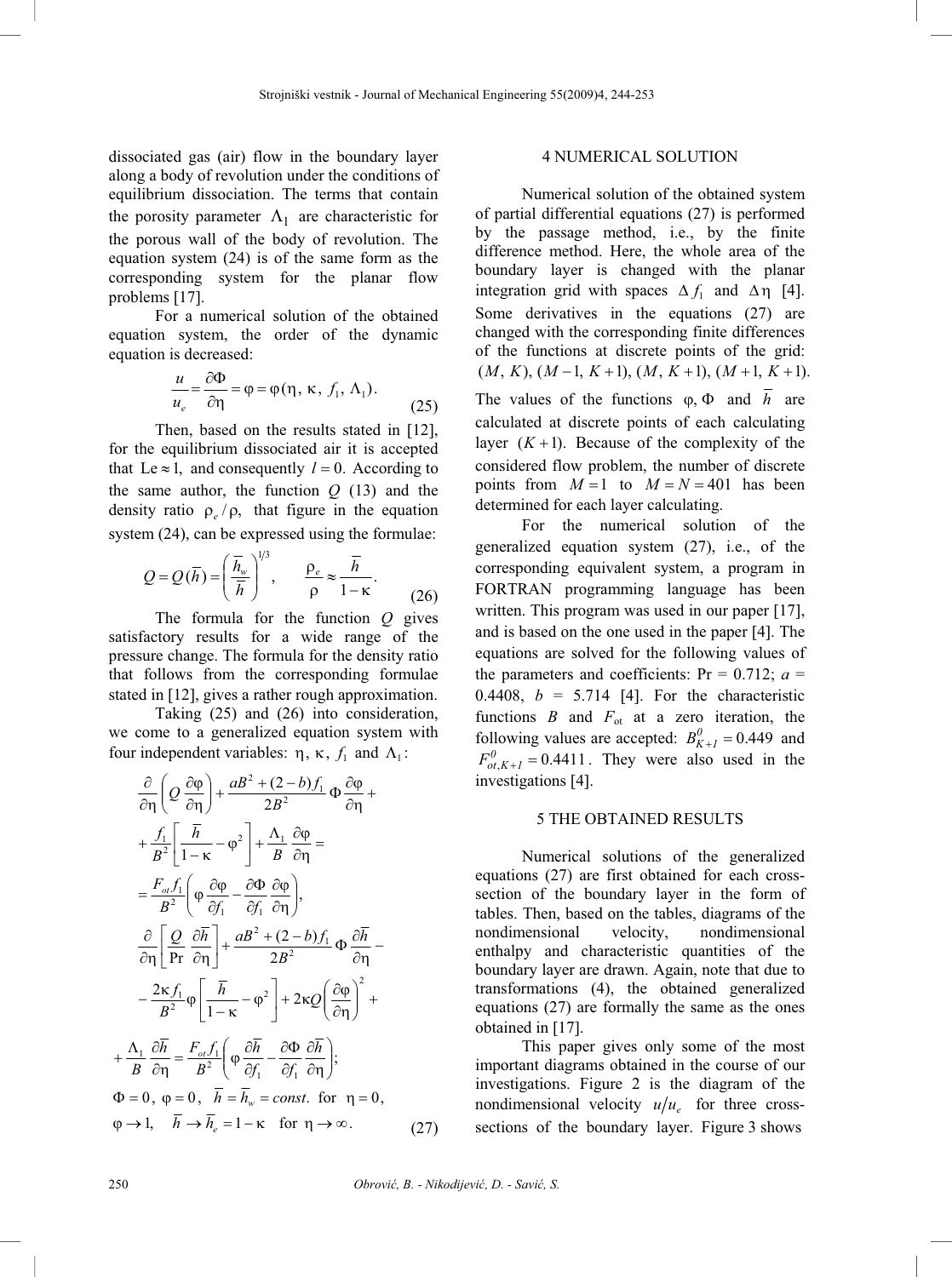

Fig. 2. *Diagram of the nondimensional velocity*   $u/u<sub>e</sub>$ 



Fig. 3. *Diagram of the nondimensional enthalpy h*



Fig. 4. *Diagram of the nondimensional enthalpy*   $\overline{h}$  for different values of the parameter  $f_0$ 



the diagram of the nondimensional enthalpy *h* also at three cross-sections of the boundary layer when the compressibility parameter is  $\kappa = f_0 = 0.5$ The diagrams on Fig. 4 represent the distribution of the nondimensional enthalpy for different values of the compressibility parameter. Finally, Fig. 5 shows the distribution of the nondimensional friction function  $\zeta(f)$ . Here, the subscript 1 in the parameter of the form  $(f_1 = f)$ is left out.

#### 6 CONCLUSIONS

The paper shows that the general similarity method can be applied in the studied case of the fluid flow. However, the application of this method to the problem of the ideally dissociated gas (air) flow in the boundary layer on bodies of revolution is associated with some complexities, which are primarily of mathematical nature. There are also some problems related to physical, i.e., thermochemical processes of gas flow (e.g. (26)). Nevertheless, we have obtained some important quality results that give us an insight into the behaviour of the distribution of physical and characteristic quantities at different crosssections of the boundary layer.

 It should be noted that the porosity parameter  $\Lambda(s)$  (9) and a set of parameters  $\Lambda_k(s)$  of the porous wall of the body of revolution (21), enabled the application of the general similarity method to this problem.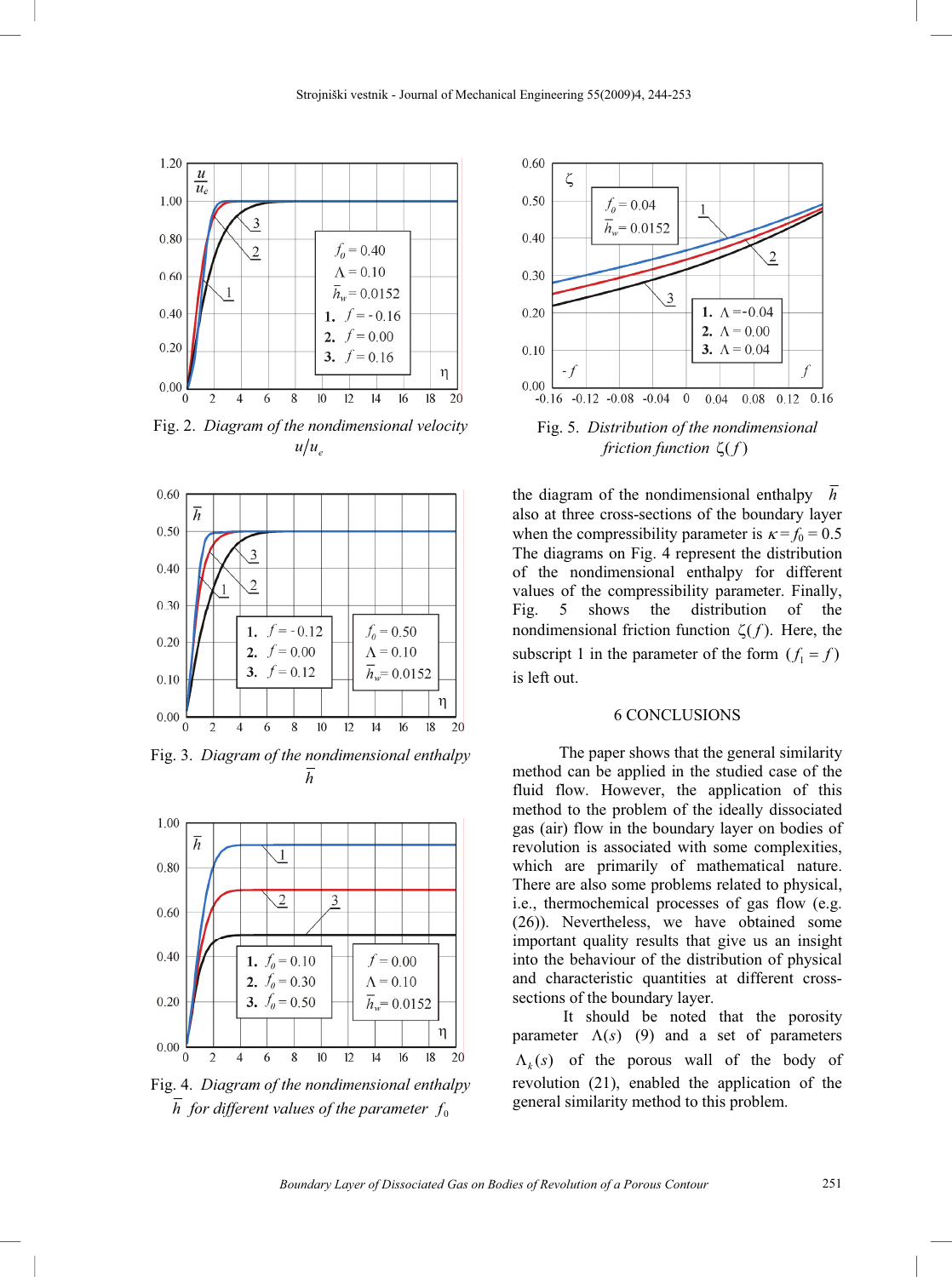It is specifically pointed out that the system of generalized equations (23) has the same form as the corresponding system for planar flow of dissociated gas along a porous contour. But this is quite expected and it is due to the transformations (4) that contain the terms  $(r/L)^2$ and  $r/L$ .

Based on the numerical results, i.e., on the presented and other diagrams, a general conclusion can be drawn: distributions of the solutions of the obtained boundary layer equations are of the same behaviour as with other dissociated gas flow problems.

For the considered case, the following concrete conclusions can be drawn:

• The nondimensional flow velocity  $u/u = \partial \Phi / \partial \eta$  at different cross-sections of the boundary layer on the body of revolution (different  $f$ ) converges very fast towards unity (Fig. 2).

• The influence of the compressibility parameter  $\kappa = f_0$  on the distribution of the nondimensional enthalpy at the cross-section of the boundary layer is considerable (Fig. 4). This is due to the fact that the value of the nondimensional enthalpy is determined with this parameter at the outer edge of the boundary layer  $(\overline{h} = \overline{h}_e = 1 - \kappa \text{ for } \eta \to \infty).$ 

• In order to obtain results that are more reliable, it is necessary to solve the system (23) in three-parametric approximation but without the localization per corresponding parameters. It is important that the solutions should be obtained without localization per the compressibility parameter. This parameter has a great influence on the change of the enthalpy in the boundary layer, and it even changes the general character of behaviour of the distribution of enthalpy. However, this solution would involve even more complexities of mathematical nature.

• From the diagrams in Figure 5 and others not shown here, it is obvious that the porosity parameter has a considerable influence on all the important characteristics of the boundary layer. This parameter influences the nondimensional friction function  $\zeta$ , and, consequently, it influences the boundary layer separation point.

We should also note that there were some problems in numerical solution of the system (24). Namely, the program stopped working for some input values. This was the problem encountered in other cases of the boundary layer flow, as pointed out by some authors  $[7]$ .

## 7 ACKNOWLEDGEMENT

This paper is the result of investigations carried out within the scientific project ON144022 supported by the Ministry of Science and Environmental Protection of the Republic of Serbia.

## 8 REFERENCES

- [1] Dorrance, W.H. (1966) Viscous hypersonic flow, Theory of reacting and hypersonic boundary layers (in Russian). *Mir*, Moscow.
- [2] Anderson, J.D.Jr. (1989) Hypersonic and high temperature gas dynamics. New York, St. Louis, San Francisco, *McGraw-Hill Book Company*.
- [3] Loitsianskii, L.G. (1978) Liquid and gas mechanics (in Russian). *Nauka*, Moscow.
- [4] Saljnikov, V. N., Dallmann, U. (1989) Generalized similarity solutions for three dimensional, laminar, steady compressible boundary layer flows on swept, profiled cylinders (in German), DLR-FB p. 89-34, Göttingen.
- [5] Boričić, Z., Nikodijević D., Milenković, D. (1995) Unsteady MHD Boundary Layer on a Porous Surface. *Facta Universitatis, Series*  <sup>s</sup>*Mechanics, Automatic Control and Robotics*", vol. 1, no. 5, p. 631-643.
- [6] Mirić-Milosavljević M., Pavlović, M. (2003) Incompressible Laminar Temperature Boundary Layer on a Body of Revolution the Adiabatic Case. *Theoret. Appl. Mech*., Belgrade, vol. 30, no. 4, p. 247-263.
- [7] Pavlović, M. (2006) Temperature boundary layer on a rotating surface - the problem of the constant temperature wall. *Theoret. Appl. Mech*., Belgrade, vol. 33, no. 2, p. 91-106.
- [8] Obrović, B., Savić, S. (2003) Dissociated gas flow in the boundary layer in the case of a porous contour of the body within fluid. *Facta Universitatis, Series* s*Mechanics,* Automatic Control and Robotics", vol. 3, no. 15, p. 989-1000.
- [9] Savić S., Obrović, B. (2006) The influence of variation of electroconductivity on ionized